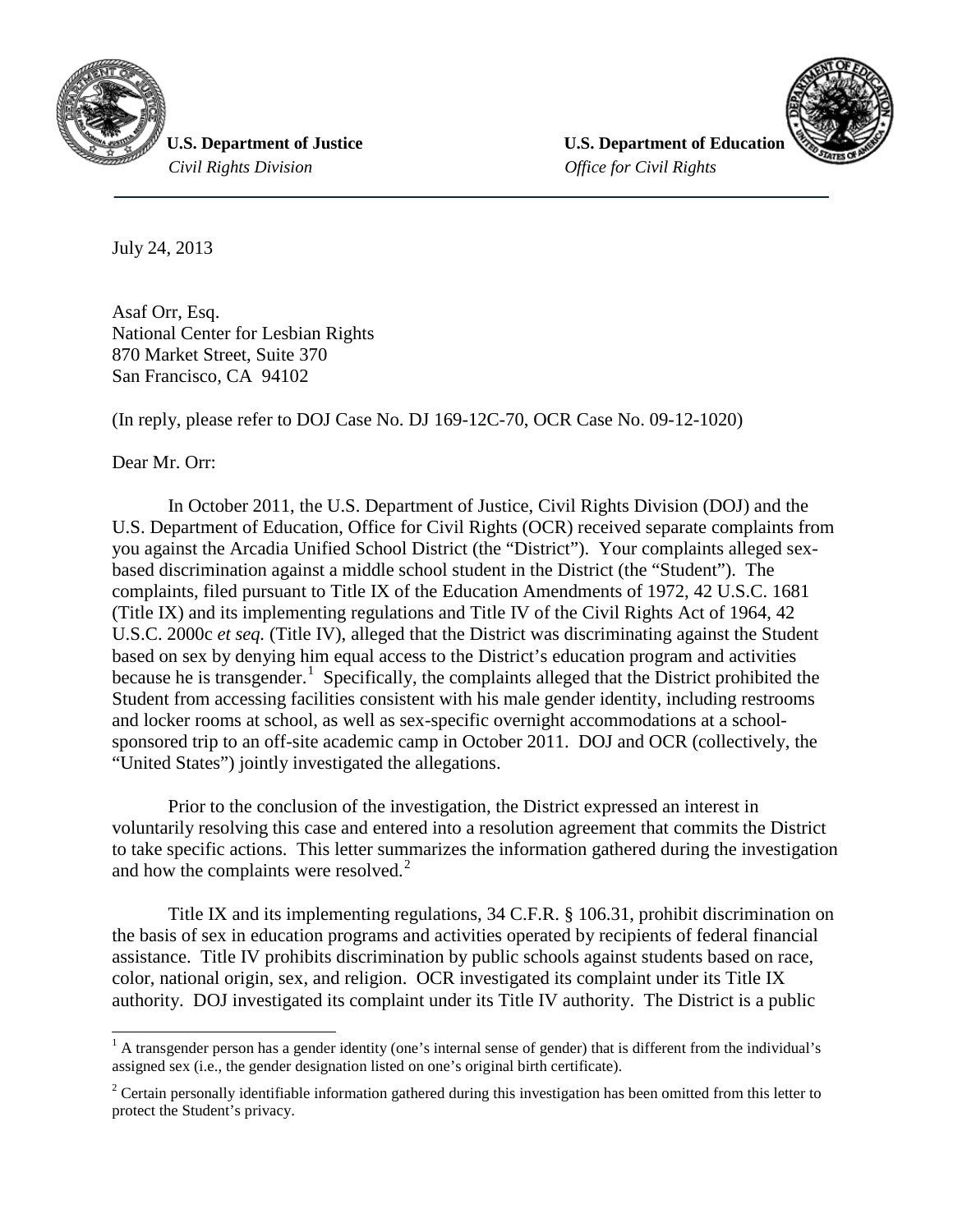school district that receives federal funds, and therefore is subject to the requirements of both Title IX and Title IV. In the context of this investigation, the United States applied the same legal standards under Title IX and Title IV.

School districts are responsible for providing students with a nondiscriminatory educational environment. Under Title IX, "[n]o person in the United States shall, on the basis of sex, be excluded from participation in, be denied the benefits of, or be subjected to discrimination under any education program or activity receiving Federal financial assistance." 20 U.S.C. § 1681(a). Under the Title IX regulations, a school district may not treat individuals differently on the basis of sex with regard to any aspect of services, benefits, or opportunities it provides. 34 C.F.R. §§ 106.31(a)-(b). All students, including transgender students and students who do not conform to sex stereotypes, are protected from sex-based discrimination under Title IX and Title IV. $3$ 

# **Summary of Investigation**

The Student, a rising ninth grader in the District, has attended school in the District since Kindergarten. The Student was a seventh grader at a middle school in the District at the time of the complaints. The Student, who was assigned the female sex at birth, identified as a boy from a very young age. With his family's support, he began consistently to assert his male gender identity and commenced a gender transition from female to male during his fifth grade year, the 2009-2010 school year, while attending an elementary school in the District.<sup>[4](#page-1-1)</sup>

During that school year, the Student participated in a District-sponsored overnight academic camp trip for fifth graders, where he was assigned to a girls' cabin. At the camp, the Student was teased and socially ostracized by his female cabin-mates, who did not perceive him to be a girl. At school, he faced some harassment from classmates because of his masculine clothing and hairstyle, which did not conform to female stereotypes. For example, on one occasion, a classmate referred to him as "it." Based on these incidents, the Student and his family decided to commence his gender transition over spring break of that year. To effectuate his transition, the Student, among other things, adopted a new, traditionally male first name;

<span id="page-1-0"></span> 3 *See, e.g., Pratt v. Indian River Cent. Sch. Dist.,* No. 7:09-CV-0411, 2011 WL 1204804, at \*11 (N.D.N.Y. Mar. 29, 2011); *Doe v. Brimfield Grade Sch.,* 552 F. Supp. 2d 816, 823 (C.D. Ill. 2008); *Montgomery v. Independent Sch. Dist. No. 709*, 109 F. Supp. 2d 1081, 1090 (D. Minn. 2000); Letter of Findings, Tehachapi Unified School District, OCR Case No. 09-11-1031, DOJ Case No. DJ 169-11E-38, at 2 (June 30, 2011), available at [http://www.justice.gov/crt/about/edu/documents/tehachapiagreement.pdf.](http://www.justice.gov/crt/about/edu/documents/tehachapiagreement.pdf) In the employment context, federal courts and administrative agencies have applied Title VII of the Civil Rights Act of 1964, the federal law prohibiting sex discrimination, to discrimination against transgender individuals based on sex, including nonconformity with sex stereotypes and gender identity. *See, e.g., Glenn v. Brumby*, 663 F.3d 1312, 1315-20 (11th Cir. 2011); *Barnes v. City of Cincinnati*, 401 F.3d 729, 737 (6th Cir. 2005); *Smith v. City of Salem*, 378 F.3d 566, 572-75 (6th Cir. 2004); *Schroer v. Billington*, 577 F. Supp. 2d 293, 303-08 (D.D.C. 2008); *Macy v. Holder,* Appeal No. 0120120821, 2012 WL 1435995, at \*4-11 (U.S. Equal Emp't Opportunity Comm'n Apr. 20, 2012). Courts rely on Title VII precedent to analyze discrimination "on the basis of sex" under Title IX. *See, e.g.*, *Franklin v. Gwinnett Cnty. Pub. Sch.*, 503 U.S. 60, 74 (1992); *Murray v. N.Y. Univ. Coll. of Dentistry*, 57 F.3d 243, 249 (2nd Cir. 1995).

<span id="page-1-1"></span><sup>4</sup> A gender transition is the experience by which a transgender person goes from living and identifying as one's assigned sex to living and identifying as the sex consistent with one's gender identity. A gender transition often includes a "social transition," during which an individual begins to live and identify as the sex consistent with the individual's gender identity, with or without certain medical treatments or procedures.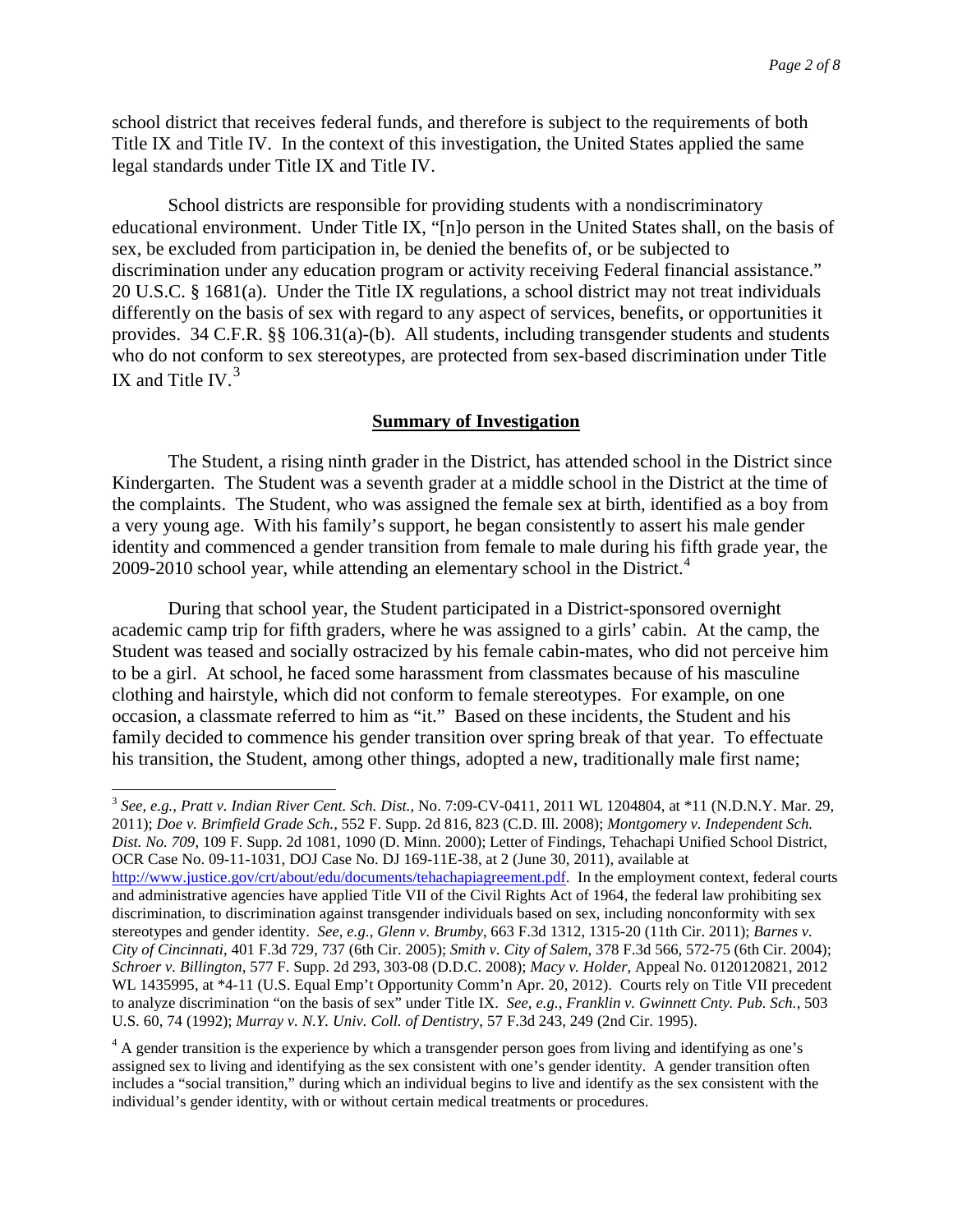expressed a desire to be referred to with masculine pronouns; and continued outwardly to present as a male, including in his clothing and hairstyle. The Student's parents worked with his teacher and school administrators to ensure a smooth transition. According to the District and the Student's family, the Student's classmates, notified of the transition by their teacher, accepted him as male immediately, and the harassment of the Student ceased. With the consent of the Student's parents and the school, the Student used a gender-neutral restroom for the remainder of his fifth grade year.

The Student completed elementary school without further incident and has not experienced any peer harassment while in middle school. He has consistently and uniformly identified and presented as male in school and all other aspects of his life, including through his traditionally masculine clothing and hairstyle, adoption of a male name, and preference to be called by masculine pronouns. All of the witnesses interviewed by OCR consistently indicated that the Student is accepted and treated as a boy by his classmates and teachers. Although some students know his transgender status (including students with whom he went to elementary school), a number of his current middle school classmates do not. As part of his transition, the Student is under the care of healthcare professionals.

In October 2011, DOJ and OCR received complaints alleging that: (1) the District prohibited the Student from using sex-specific restroom and locker room facilities designated for boys during his sixth and seventh grade years, and (2) the District refused to permit the Student to stay in a cabin with other male students at an overnight camp sponsored by the District in October 2011 during his seventh grade year, requiring instead that he stay in a cabin separate from all of his classmates with his parent or another adult chaperone. After receiving the complaints, DOJ and OCR jointly pursued an investigation of these allegations. The investigation included site visits by OCR staff to the District schools attended by the Student and the overnight camp site; interviews with District administrators and faculty, camp administrators, the Student and his family, parents of some of the Student's classmates, California Department of Education ("CDE") officials, administrators in other California school districts with policies addressing transgender and gender nonconforming students, and other gender identity experts; and a review of documentation provided by the Student's family and the District.

## **1. Access to Restrooms and Locker Rooms**

The student entered the sixth grade at his middle school in the 2010-2011 school year. Prior to the start of that school year, the Student's parents met with middle school and District administrators to discuss the Student's transgender status. During this meeting, the Student and his parents requested that the District permit the Student to use male-designated restrooms and locker rooms at the middle school, in accordance with the Student's and family's wishes, as informed by medically appropriate standards of care recommended by the Student's healthcare providers.<sup>[5](#page-2-0)</sup> Citing generalized concerns about safety and privacy, the District refused this request, requiring instead that the Student use the private restroom in the school health office as

<span id="page-2-0"></span><sup>&</sup>lt;sup>5</sup> At various points, including prior to the seventh grade camp trip, the Student's parents provided the District information, including from his healthcare providers, that the medically-appropriate standard of care for a transgender adolescent is for the young person to be supported in their social transition to his or her self-identified gender, and that schools should therefore treat a transgender student as the gender consistent with his or her gender identity in all settings, including routine activities and access to sex-specific facilities.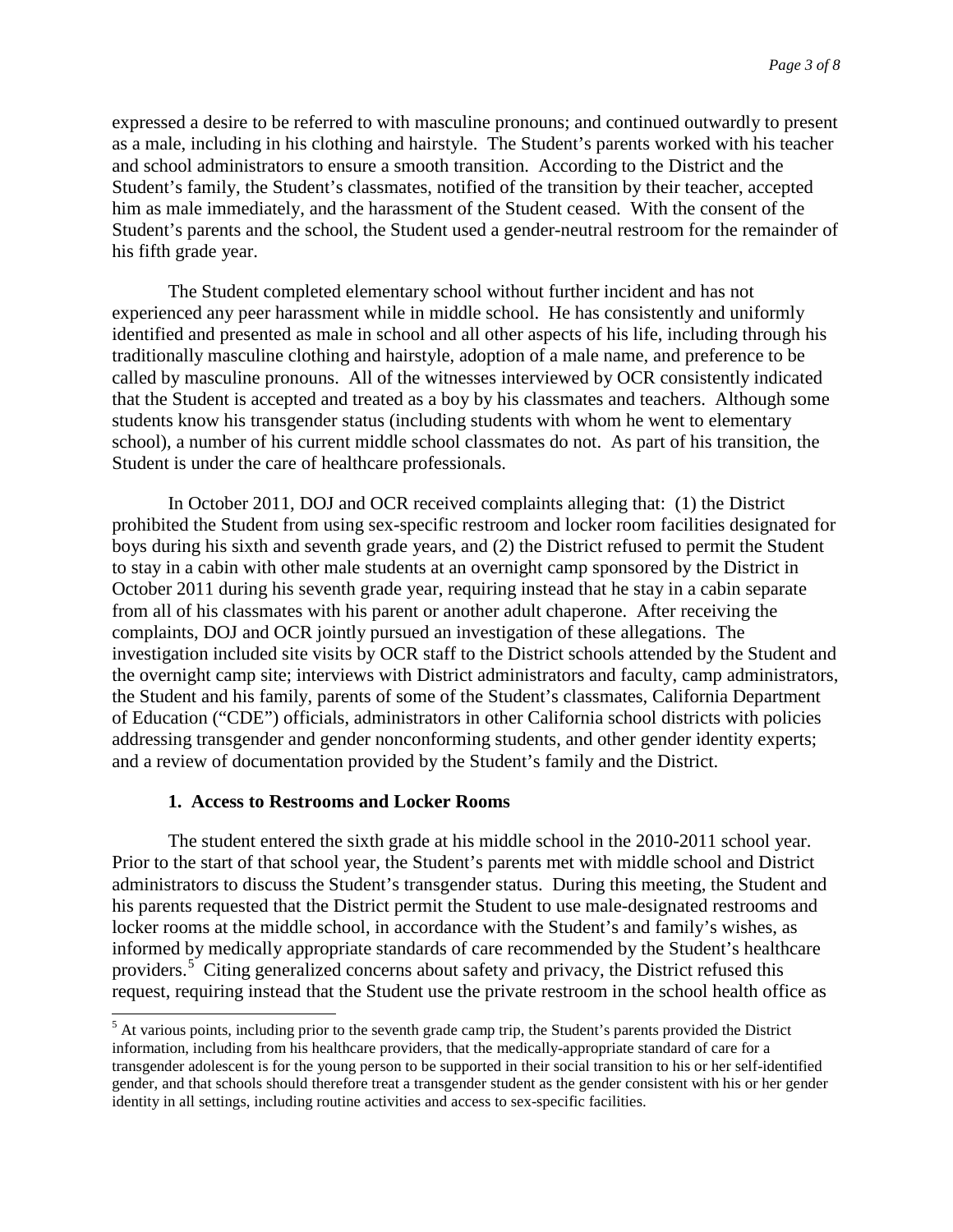both a restroom and changing area for physical education (P.E.) class. The health office is located on the first floor of the school, some distance away from the school gym and the location of the Student's sixth grade classes. The Student's parents agreed to this arrangement because, at the time, they remained unsure of the best arrangements for their son. Nevertheless, over the course of his sixth grade year, the Student became increasingly unhappy with the arrangement because it made him feel "different" and called unwanted attention to his situation with other classmates. Based on these problems, in summer 2011 following completion of the Student's sixth grade year, the parents renewed their request that the Student be permitted to use the maledesignated facilities in the seventh grade. The District refused to reconsider the earlier arrangement.

In both sixth grade and seventh grade, the Student regularly missed class time in both P.E. and other subjects because of the distance of the health office from the gym and his classrooms. For P.E., all students are required to change clothes before and after P.E. In sixth grade, the Student was dismissed early from the class preceding P.E. to ensure that he had adequate time to change his clothes. His sixth grade P.E. teacher sometimes dismissed him early in order to give him time to change out of his gym clothes. On several occasions, the Student's P.E. teacher instructed the students who were in the locker room not to change into their gym clothes; because the Student was not in the locker room, the Student did not receive this instruction and was the only student to come to class in his gym clothes, calling further unwanted attention to him. Because he was required to store his gym clothes in a bin under the cot used by students who were not feeling well, when retrieving his gym clothes the Student sometimes faced questions from other students in the health office. The restroom arrangement created similar difficulties. To use the restroom during class time, the Student was required to walk across campus, missing class time and facing questions from classmates about the length of time he was away. The Student occasionally found the health office locked, requiring him to find an employee to unlock it for him. Similar difficulties occurred on other occasions, such as during an evening dance, when the Student was unwilling to ask for special permission to leave the dance area and look for an employee to unlock the health office for him. Eventually, the Student avoided using the restroom altogether.

There is no dispute the District treated the student differently than other students because of his gender identity. During the investigation, the District advised the United States, as it had the Student and his parents, that its decision to restrict the Student's access to all student restrooms and locker rooms was motivated by concerns related to the safety and privacy of the Student and other students. In November 2011, OCR toured school facilities, including the male-designated restrooms and locker rooms, as well as the health office facility that the Student was required to use for a restroom and changing area. OCR observed that the boys' locker room had non-functional showers and private changing areas. Witnesses, including the Student's P.E. teacher, the school's former principal, the vice-principal, the complainants, and other parents consistently stated that students did not fully disrobe when changing for P.E. Additionally, the District's superintendent and deputy superintendent, the school principal, former principal and vice-principal, the Student's guidance counselor, and seven teachers, including the Student's P.E. teacher, consistently reported that the middle school has an excellent safety record, and that there were no known instances of peer-on-peer harassment in the restrooms, locker rooms, or elsewhere in the school, including any involving the Student. During the investigation, OCR also interviewed the director of a summer camp that the Student attended the summer before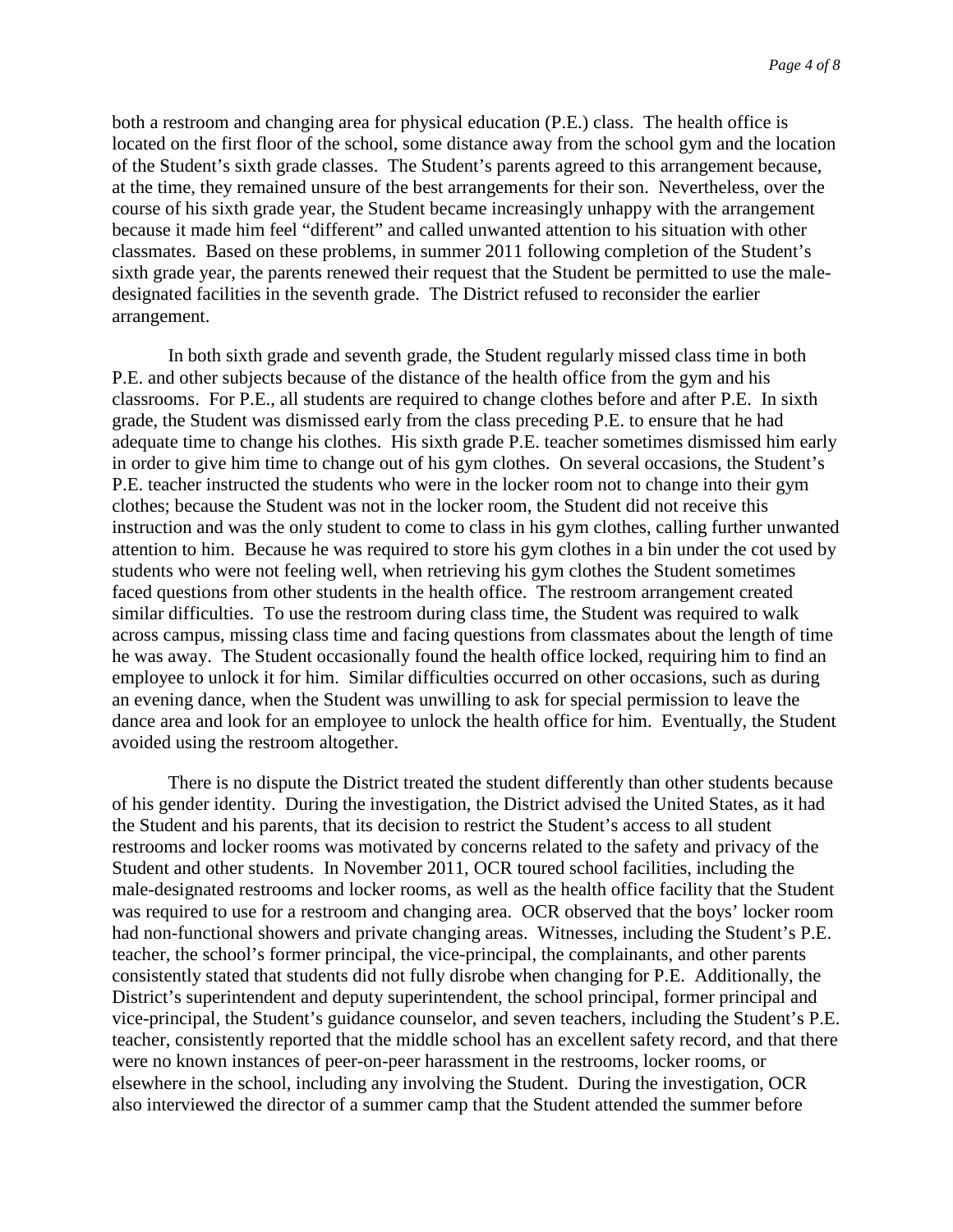sixth grade, which was housed in his middle school building, during which he used maledesignated facilities at the school with the camp's knowledge and without incident.

Despite these facts, District officials acknowledged that, at the time of the complaints, they had not considered any reasonable alternative arrangements for the Student's use of restroom and changing facilities that would have been less burdensome on the Student.

## **2. Access to Field Trip Accommodations**

In October 2011, the District sponsored an overnight trip for all seventh graders to an academic camp at a private outdoor educational camp facility in California. The facility has cabins as sleeping accommodations. The academic camp trip is considered by students to be a highlight of the seventh grade year, in part because it is the first overnight school-sponsored trip without parent chaperones. In August 2011, the Student's parents contacted the District to request that the Student be allowed to stay in a cabin with male peers at the camp. The District refused the parent's request, requiring as a condition of the Student's participation in the trip that he stay in a private cabin on his own, separate from all of his classmates and chaperoned by his parent or a District administrator.

Before the trip, all students, including the Student, were permitted to submit a list of classmates with whom they wished to share a cabin. Several of the Student's male friends, including boys who were aware of his transgender status, requested the Student as a cabin-mate. The Student submitted a request listing these classmates as well. The District did not permit him to stay in a cabin with these students. The Student became very upset by the District's decision to require him to stay in his own cabin and became very distracted from his school work. Until several days before the camp, the Student considered not participating in the trip at all. At this time, the family filed the complaints with OCR and DOJ.

After receiving the complaints and reviewing supporting documentation provided by the Student's attorney, OCR and DOJ separately contacted the District by telephone regarding its plans for the Student for the rapidly approaching camp trip. During those calls, the District confirmed its plan for the Student to stay in his own cabin with his parent and indicated that it would not change the plan prior to the camp. As with the facilities at school, the District referenced generalized safety and privacy concerns in prohibiting the Student from staying in a cabin with other students. The District also referenced advice provided by CDE and camp staff in support of their decisions.

The Student stayed in a separate cabin with his parent. At the camp, the Student was permitted to participate in camp activities with a group of boys from another cabin, but did not enter any student cabin during break periods or free time because he did not want to violate the District's rules and no one had told him that it was acceptable to do so.<sup>[6](#page-4-0)</sup> As a result, he was sad and upset throughout the trip. The Student faced questions from other students about his cabin arrangement. Because the Student was not comfortable being truthful about his circumstances, the Student felt that this dishonesty created a distance between him and his peers.

<span id="page-4-0"></span><sup>&</sup>lt;sup>6</sup> The Student's parent stated that a counselor of the boys' cabin had invited the Student to enter the cabin during break periods or free time, but that the Student did not feel comfortable absent explicit permission from the District.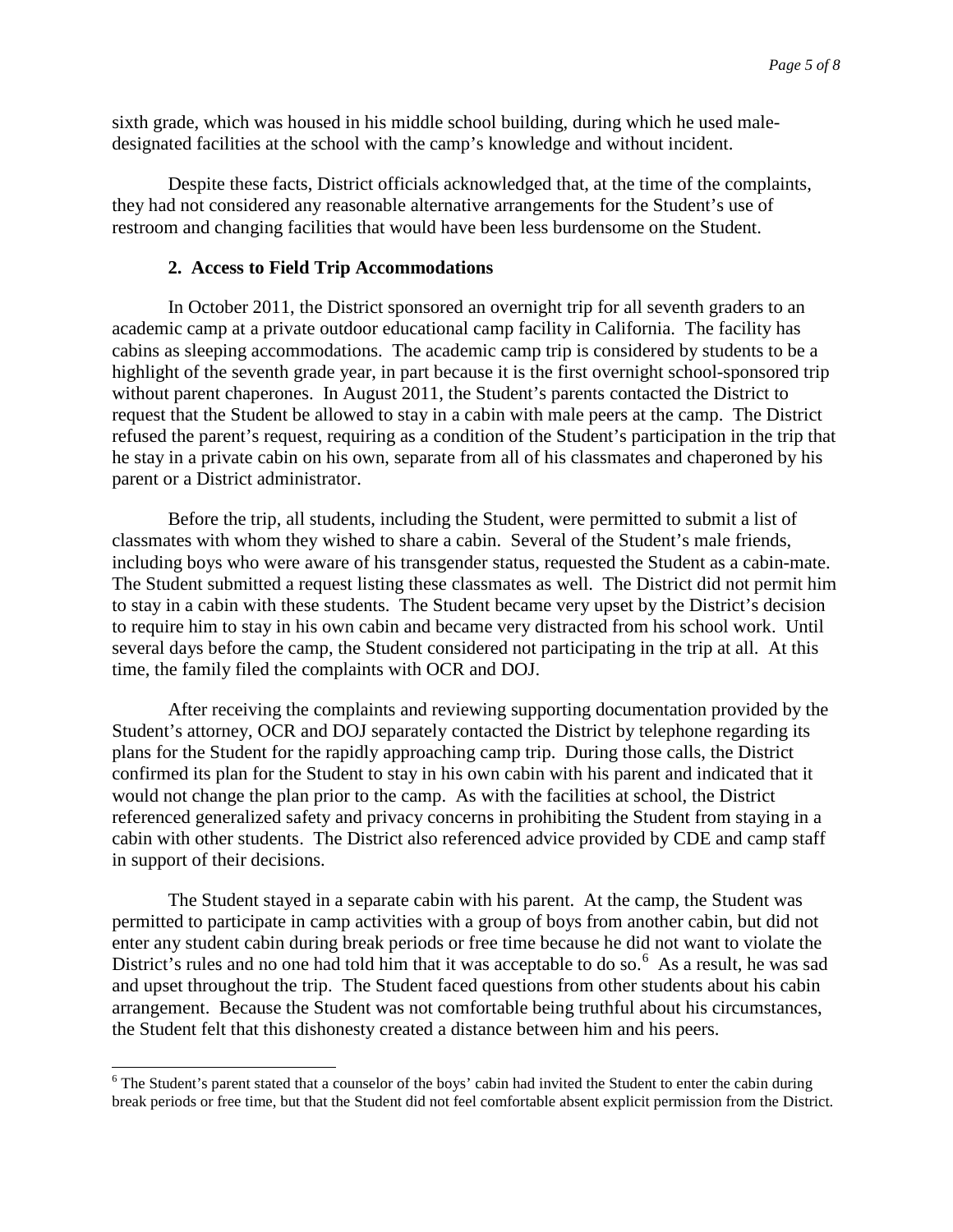In November 2011, OCR also visited the private camp facility and interviewed camp administrators. The toilet, sink, and shower areas were all separate, single-stall, individuallylocking rooms, such that no student would shower, use the restroom, or be required to change in front of other students. The camp administrators stated that they had presented several options to the District that would have allowed the Student to stay in a cabin with his classmates, such as assigning a second adult chaperone to the Student's cabin or permitting him to lodge with a smaller number of boys who were aware of his status. However, the District acknowledged that it did not present these options to the Student or his family. The camp administrators and District confirmed that the District independently made the final decision to require the Student to stay in a separate cabin with his parent. The District also stated that it sought advice on the camp accommodations from CDE, and that CDE agreed that the separate cabin was an acceptable arrangement for the Student. However, CDE staff told OCR and DOJ that the District provided limited information regarding the camp and the Student's circumstances, and that they were not informed that the Student was well-accepted by his peers, some of whom had requested him as a cabin-mate, or that the camp administrators offered alternative sleeping accommodations.

In February 2012, during the pendency of the United States' investigation and as a result of a change in state law, the Student's parents obtained an identification document for the Student reflecting the Student's male gender; they provided this document to the District. Subsequently, the District began permitting the Student to use the boys' restrooms and locker rooms at the middle school in April 2012. Since that time, the Student has used the maledesignated facilities without experiencing any harassment and the District has indicated that there have been no incidents related to the Student's use of those facilities. Although since April 2012 the District has permitted the Student to use the male-designated facilities, it has not developed any policies or procedures addressing the treatment of transgender students.

In January 2013, you notified the United States of the family's continuing questions and concerns about the permanence of the existing arrangements, particularly in light of the Student's impending matriculation at the District's high school.

On April 23, 2013, the United States shared with the District concerns about the District's response to the family's request that the Student be permitted access to sex-specific facilities prior to 2012, including that the District had not considered reasonable alternatives that would have been less burdensome on the Student during his sixth and seventh grade years. Additionally, the United States shared concerns about the District's unwillingness to recognize the Student's consistent and uniform gender presentation in the absence of an identification document. The United States also conveyed the family's concern about future arrangements to the District. Lastly, the United States shared with the District, and the District affirmed, that its investigation had not revealed safety or privacy issues for the Student or other students at the time of the complaints.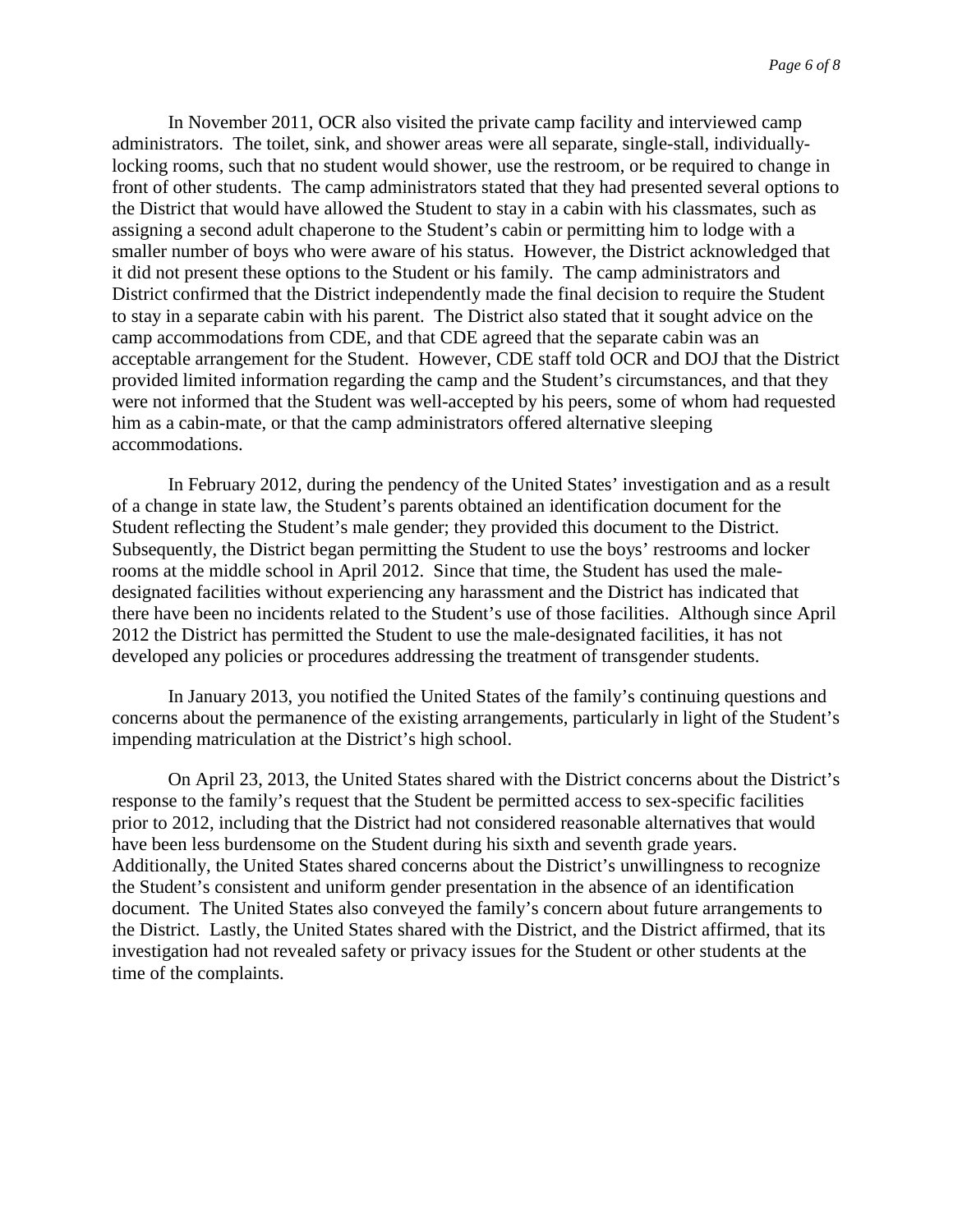#### **Voluntary Resolution Agreement**

The District, without admitting any violation of federal law, voluntarily agreed to enter into the attached Resolution Agreement with the United States to resolve the complaints. The Resolution Agreement memorializes the District's previous decisions to permit the Student to use male-designated facilities at school and on school-sponsored trips and to otherwise treat the Student as a boy in all respects. The District has also agreed to take other actions to ensure that the District continues to treat all students, including the Student and other transgender students, in a nondiscriminatory manner, including by amending its policies and procedures, training staff, and ensuring appropriate supports for the Student and other transgender students who request it.

#### **Conclusion**

The United States has determined that, once implemented, the Resolution Agreement will resolve the issues in this complaint. Therefore, the United States is closing this complaint as of the date of this letter. The United States will monitor the implementation of the enclosed Resolution Agreement and may reopen the investigation if the District does not comply with the Agreement. The United States is notifying the District of the closure of this complaint concurrently. This concludes the United States' investigation of this complaint and should not be interpreted to address the District's compliance with any other regulatory provision or to address any issues other than those addressed in this letter.

This letter is not a formal statement of OCR policy and should not be relied upon, cited, or construed as such. OCR's formal policy statements are approved by a duly authorized OCR official and made available to the public.

It is unlawful to harass, coerce, intimidate or discriminate against any individual who has filed a complaint, assisted in a compliance review, or participated in actions to secure protected rights.

Under the Freedom of Information Act, this document and related records may be released upon request or made public by the United States. In the event that the United States receives such a request or intends to make these documents public, the respective agency will seek to protect, to the extent provided by law, personal information that, if released, could reasonably be expected to constitute an unwarranted invasion of privacy.

If you have any questions regarding this letter, please contact DOJ attorneys Whitney M. Pellegrino or Joseph J. Wardenski at (202) 514-4092, or OCR attorneys Zachary Pelchat, Suzanne Taylor, or Kendra Fox-Davis at (415) 486-5555.